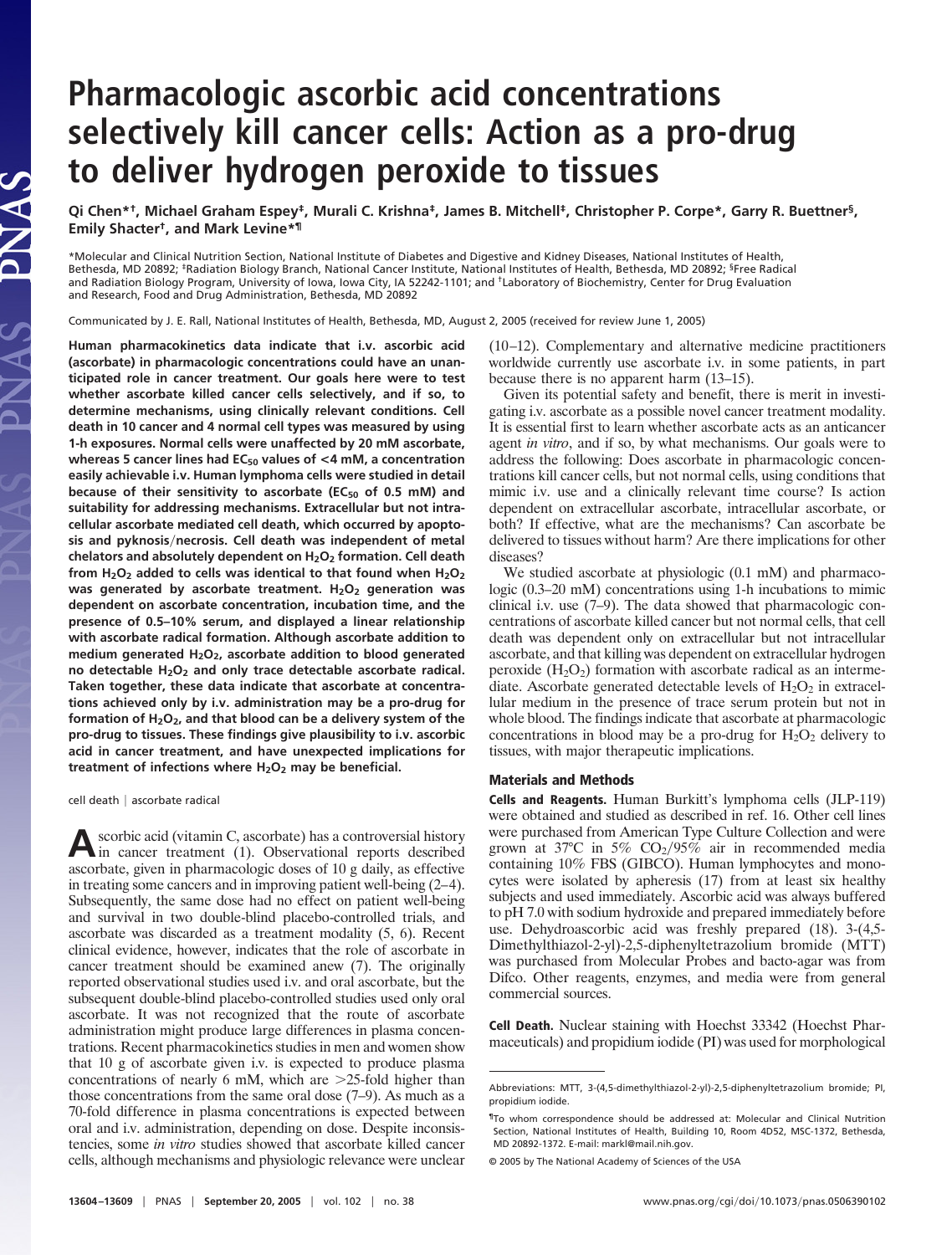assessment of apoptosis, necrosis, and pyknosis/necrosis by fluorescence microscopy as described in ref. 19. Briefly,  $2.5 \times 10^5$  cells per ml were incubated with ascorbate or  $H_2O_2$  for 1 h, washed with PBS, and suspended in fresh media. After 18–22 h, at least 200 cells were stained with Hoechst/PI and visualized under fluorescence microscopy.

MTT was used as a screening assay and performed as described in ref. 20. Cells in 96-well plates were treated with ascorbate (0.1–20 mM) for 1 h, washed, and incubated for an additional 24 h. The  $EC_{50}$  value was the concentration that reduced survival by 50%.

For colony formation on soft agar plates, cells were treated with 5 mM ascorbate for 1 h, washed, and plated. A two-layer agar system was used, and colonies were visualized after 10–14 days (21).

To determine the effects of red blood cells on ascorbate-induced cell death, red blood cells were prepared by centrifugation of heparinized human blood at  $500 \times g$  for 30 min. Human Burkitt's lymphoma cells at  $2.5 \times 10^5$  cells per ml were mixed with red blood cells, 25% or 50% hematocrit. Cell mixtures were treated with 2 mM ascorbate for 1 h. Lymphoma cells were recovered by using Vacutainer CPT tubes (Becton Dickinson) according to the manufacturer's instructions. After washing, lymphoma cells were returned to fresh medium and assessed after 18 h by nuclear staining as above.

**Quantitative Procedures.** Catalase activity was determined by using Amplex Red (Molecular Probes) (22). Glutathione was detected by using 5,5-dithio *bis*-2-nitrobenzoic acid, and glutathione peroxidase activity was measured by a coupled reaction with glutathione reductase (Cayman Chemical, Ann Arbor, MI), according to the manufacturer's instructions.

Ascorbate radical in culture media and blood was detected by using electron paramagnetic resonance (23, 24). Spectrometer (E9 series, Varian) settings were as follows: microwave power, 20 mW; modulation amplitude, 1.0 G; time constant, 0.25 s; scan range, 4  $\times$ 10 G; and scan time, 4 min. Radical quantitation was performed by using 3-carboxyproxyl as a standard (23).

Because ascorbate interferes with most peroxidase-based detection methods,  $H_2O_2$  was measured by using a Clark-type oxygen electrode (5/6 Oxygraph, Gilson Medical Electronics, Middleton, WI). Oxygen evolution was measured upon introduction of catalase:  $2H_2O_2 \rightarrow 2H_2O + O_2$ . Calibration was performed with freshly prepared solutions of  $H_2O_2$  (10–200  $\mu$ M) (25).

Ascorbate was measured by HPLC with coulometric electrochemical detection (26). Protein was determined by using bicinchoninic acid (27). Cell volumes were determined by using a Coulter Multisizer II cell counter. Intracellular ascorbate concentrations were calculated by converting cell protein to a measured intracellular volume (18).

## **Results**

**Effects of Ascorbic Acid in Pharmacologic Concentrations on Survival of Tumor and Normal Cells.** We first investigated whether ascorbate in pharmacologic concentrations selectively affected the survival of cancer cells by studying nine cancer cell lines, four normal cell types, and clinically relevant conditions. Clinical pharmacokinetics analyses show that pharmacologic concentrations of plasma ascorbate, from 0.3 to 15 mM, are achievable only from i.v. administration (7). These concentrations are cleared within hours by renal filtration and excretion. In contrast, plasma ascorbate concentrations from maximum possible oral doses cannot exceed 0.22 mM because of limited intestinal absorption, which is bypassed with i.v. administration (7–9). To mimic potential clinical i.v. use, tested cells were incubated for 1 h with either pharmacologic ascorbate concentrations (0.3–20 mM) or a high physiologic concentration (0.1 mM) as control. Once ascorbate was removed, cell survival was determined by nuclear staining or MTT after 24 h (Fig. 1*A*). For five of the nine cancer cell lines, ascorbate concentrations causing a 50% decrease in cell survival ( $EC_{50}$  values) were less than 5 mM, a concentration



**Fig. 1.** Effects of pharmacologic ascorbic acid concentrations on cancer and normal cells. Concentrations in this and all figures indicate final concentrations. (A) EC<sub>50</sub> values of ascorbate in human and mouse cancer cells and normal human cells. All cells were treated with ascorbate for 1 h, washed, and recultured without ascorbate. EC<sub>50</sub> values were determined 18–22 h later by using Hoechst/PI for human Burkitt's lymphoma cells (JLP119), MTT and Hoechst/PI for normal lymphocytes and monocytes, and MTT for all other cells (see *Materials and Methods*). (*B*) Colony formation of cancer cells in soft agar after a 1-h treatment with 5 mM ascorbate. Surviving fraction, expressed in log scale, indicates the number of treated colonies compared with matched untreated control cells.

easily achievable from i.v. infusion (7). All tested normal cells were insensitive to 20 mM ascorbate.

Colony formation assays were used as an additional means to determine cell survival (21). Four cancer cell lines were incubated with 5 mM ascorbate or untreated media for 1 h. Cells were diluted and plated and growth assessed after 14 days (Fig. 1*B*). All four untreated cell lines grew in soft agar, whereas three of four exposed to ascorbate displayed at least 99% growth inhibition.

**Effects of Ascorbic Acid on Death of Human Lymphoma Cells.** Human lymphoma cells (JLP-119) were studied in detail to determine the effects of ascorbate on cell death. Lymphoma cells were selected because of their sensitivity to ascorbate (Fig. 1*A*), the suitability of these cells for nuclear staining to characterize the mode of cell death (16, 19, 28), and the report of a positive clinical response of lymphoma to i.v. ascorbate (14) (unpublished work). Cells were incubated for 1 h with 0.1–5 mM ascorbate and washed, and Hoechst/PI nuclear staining was performed 18 h later to determine the amount and type of cell death (Fig. 2*A*). Ascorbate induced concentration-dependent cell death, which was nearly 100% at 2 mM. As ascorbate concentration increased, the pattern of death changed from apoptosis to pyknosis/necrosis, a pattern suggestive of  $H_2O_2$ -mediated cell death (19). We determined the time necessary for cell death after exposure to 2 mM ascorbate for 1 h (Fig. 2*B*). Apoptosis occurred by 6 h after exposure, and cell death by pyknosis was  $\approx 90\%$  at 14 h after exposure. In contrast to lymphoma cells, there was little or no killing of normal lymphocytes and monocytes by ascorbate (Fig. 2*C*).

The roles of intracellular versus extracellular ascorbate in causing cell death were examined, using ascorbate and its oxidized product dehydroascorbic acid. Ascorbate is transported into cells as such by sodium-dependent transporters, whereas dehydroascorbic acid is transported into cells by glucose transporters and then immediately reduced internally to ascorbate (29). By using either external ascorbate or external dehydroascorbic acid, lymphoma cells were loaded to equal internal concentrations of ascorbate over 1 h (data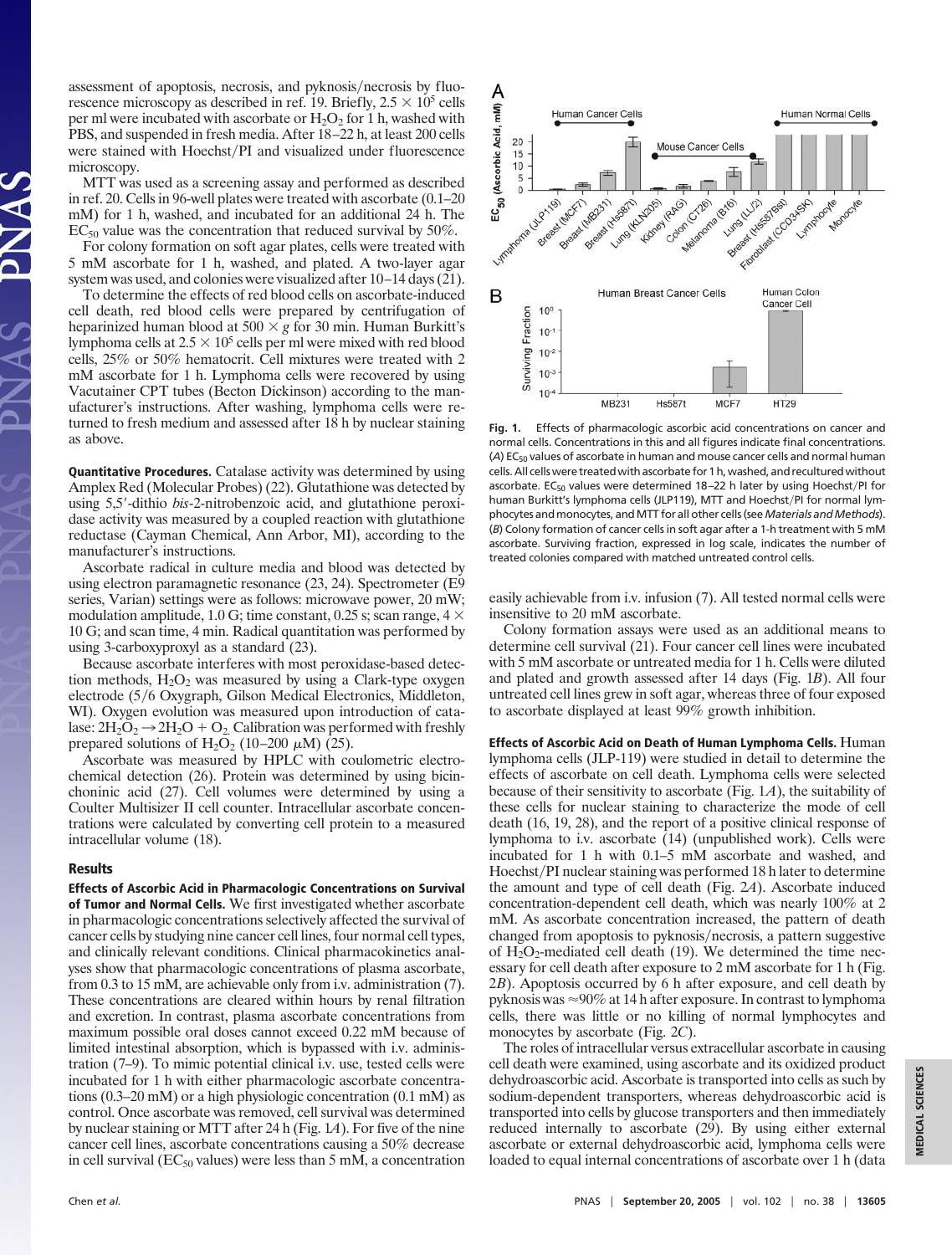

**Fig. 2.** Effects of ascorbic acid on human Burkitt's lymphoma cells. Cells were treated for 1 h, washed, and recultured without ascorbate. Amounts and types of cell death were determined 18-22 h later by nuclear staining with Hoechst/PI. Types of cell death: necrosis (black), pyknosis/necrosis (gray), early apoptosis (blue), and late apoptosis (red). (*A*) Amount and type of cell death as a function of external ascorbate concentration. (*B*) Time course and type of cell death after 1 h external ascorbate (2 mM). (*C*) Cell death as a function of external ascorbate concentration in human Burkitt's lymphoma cells  $(*)$ , normal lymphocytes  $(\blacksquare)$ , and normal monocytes  $(\triangle)$ . (*D*) Cell death as a function of external ascorbate  $(\diamond)$ or dehydroascorbic acid  $(\square)$  concentrations (1-h incubation). ( $E$ ) Type and amount of cell death with 2 mM ascorbate treatment, in cells previously loaded to contain 3 mM ascorbate (right), compared with unloaded cells (left).

not shown). Despite similar intracellular ascorbate concentrations under both conditions, cells died only when ascorbate was present externally (Fig. 2*D*).

Similar to most cultured cells, lymphoma cells contain no ascorbate unless the vitamin is added to the extracellular medium (data not shown) (17). In contrast, excepting red blood cells, all cells *in vivo* or acutely isolated contain ascorbate, usually in millimolar concentrations. We investigated whether the prior presence of intracellular ascorbate affected death mediated by extracellular ascorbate. Lymphoma cells were preloaded with physiologic concentrations of ascorbate to produce millimolar intracellular concentrations, similar to normal lymphocytes (8, 9). Their response to external ascorbate was compared with unloaded cells (Fig. 2*E*). Whether or not intracellular ascorbate was preloaded, extracellular ascorbate induced the same amount and type of death. Taken together, the data in Fig. 2 *A*–*E* indicate that extracellular ascorbate in pharmacologic concentrations mediates death of lymphoma cells by apoptosis and pyknosis/necrosis, independently of intracellular ascorbate.

**Mechanism of Ascorbate-Mediated Cell Killing.** To determine the mechanism of ascorbate-mediated lymphoma cell death, we tested the effects of the membrane-impermeant  $H_2O_2$ -scavenger catalase, the membrane-permeant  $H_2O_2$ -scavenger tetrakis (4-benzoic acid) meso-substituted manganoporphyrin (MnTBAP) (30), and the thiol-reducing agent Tris (2-carboxyethyl) phosphine hydrochloride (TCEP) (31). We also tested whether adventitious transition metals were responsible, by using the membrane impermeant chelator diethylenetriamine-pentaacetic acid (DTPA) (32) and the membrane permeant chelator *N*,*N*-*bis*(2-hydroxybenzyl)ethylenediamine- $N$ , $N'$ -diacetic acid (HBED) (33–35) (Fig. 3A). The  $H_2O_2$ scavengers were completely protective, identifying  $H_2O_2$  as the effector species mediating pharmacologic ascorbate-induced cell death. The effect of ascorbate was not due to chelatable, trace redox-active metals, because the two chelators had no effect on preventing death. Superoxide dismutase was not protective (data not shown), consistent with its action in producing but not degrading  $H_2O_2$  (36).

Because these data implicated  $H_2O_2$  in cell killing, we added  $H<sub>2</sub>O<sub>2</sub>$  to lymphoma cells and studied death patterns using nuclear staining (19, 28). The death patterns found with exogenous  $H_2O_2$ exposure were similar to those found with ascorbate. For both ascorbate and  $H_2O_2$ , death changed from apoptosis to pyknosis/ necrosis as concentrations increased (Fig. 3*B*).

As a specific test of ascorbate action, the amount of  $H_2O_2$  formed in the presence of ascorbate was measured by using an oxygen electrode. We compared the effects on cell death of  $H_2O_2$  amounts formed in the presence of ascorbate to effects from exogenously added  $H_2O_2$ .  $H_2O_2$  generated by ascorbate oxidation and exogenously added  $H_2O_2$  produced cell death curves that were indistinguishable (Fig. 3*C*).

Sensitivity to direct exposure to  $H_2O_2$  was greater in lymphoma cells compared with normal lymphocytes and normal monocytes (Fig. 3*D*), consistent with the cytotoxicity pattern found above with pharmacologic ascorbate exposure. Taken together, these data are consistent with the conclusion that extracellular ascorbate induced cell death by formation of  $H_2O_2$ .

We investigated whether activities of intracellular  $H_2O_2$ -removal systems correlated with ascorbate-mediated cell death, for all cells studied. There was no association between the  $EC_{50}$  for ascorbatemediated cell death and intracellular glutathione concentrations, catalase activity, or glutathione peroxidase activity (data not shown).

**Mediators and Inhibitors of**  $H_2O_2$  **Generation.**  $H_2O_2$  concentrations generated by ascorbate were similar with tumor cells, normal cells, or in medium without cells (data not shown), as measured by using an oxygen electrode as above.  $H_2O_2$  generation was dependent on time, ascorbate concentration, and the presence of trace amounts of serum in media (Fig. 4 *A* and *B*).

Based on these data, the most cogent explanation of ascorbate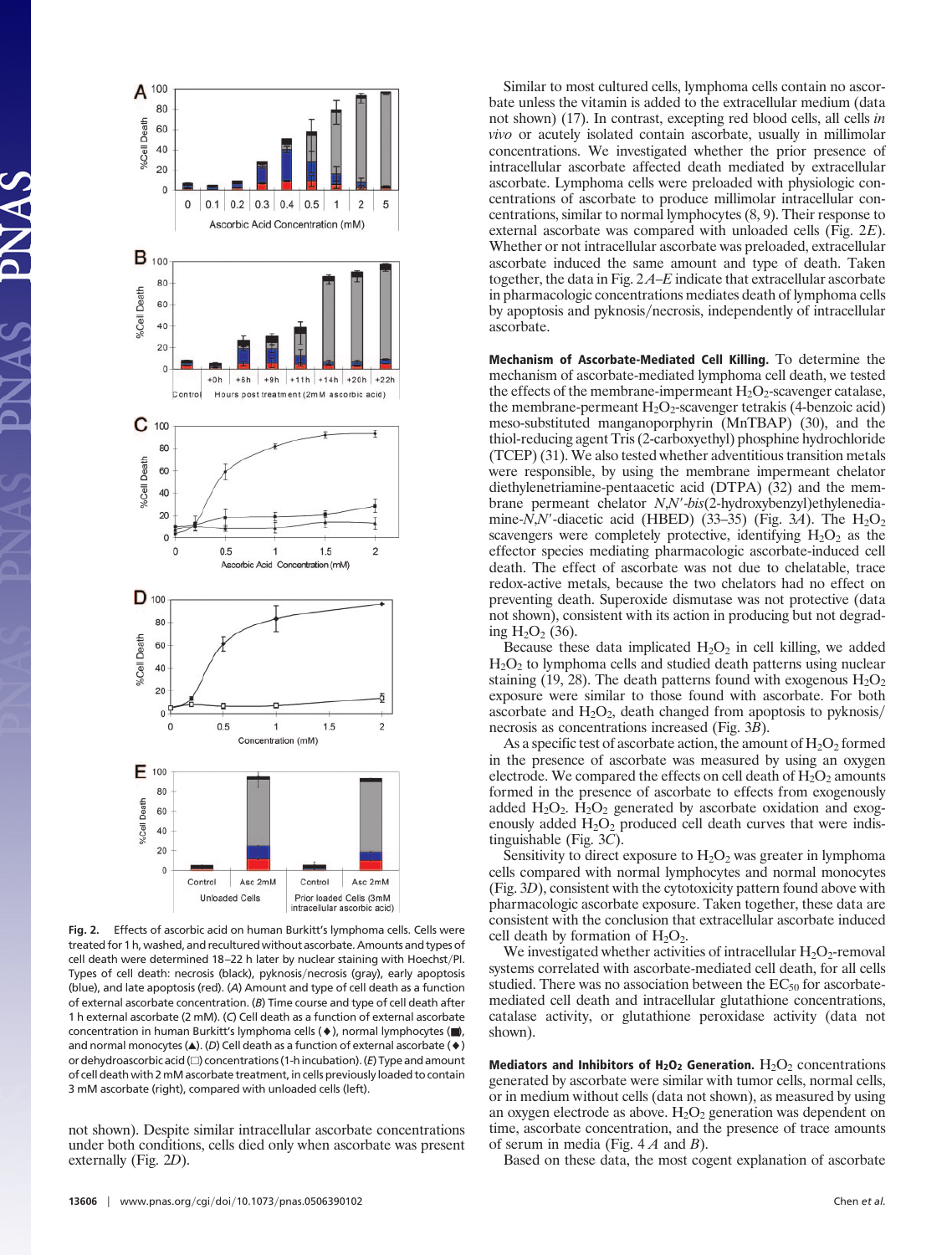

**Fig. 3.** Extracellular ascorbate kills human Burkitt's lymphoma cells by generating  $H_2O_2$ . Cell death determined and symbolized as in Fig. 2;  $H_2O_2$  measured by oxygen electrode (see *Materials and Methods*). (*A*) Effects of reactive oxygen species quenchers/scavengers, reducing agent, and metal chelators on ascorbatemediated cell death. The following (final concentrations) were preincubated with cells for 30 min before exposure to ascorbate (2 mM): catalase (100  $\mu$ g/ml); tetrakis (4-benzoic acid) meso-substituted manganoporphyrin (MnTBAP) (100  $\mu$ M); Tris (2-carboxyethyl) phosphine hydrochloride (TCEP) (500  $\mu$ M); diethylenetriamine-pentaacetic acid (DTPA) (1 mM); and *N*,*N*-*bis*(2-hydroxybenzyl)ethylenediamine- $N$ , $N'$ -diacetic acid (HBED) (50  $\mu$ M). (*B*) Type and amount of cell death as function of added H<sub>2</sub>O<sub>2</sub> (final concentrations). (C) Cell death as a function of added H<sub>2</sub>O<sub>2</sub> for 1 h ( $\blacklozenge$ ) or mean H<sub>2</sub>O<sub>2</sub> concentration generated by 0.2–2 mM ascorbate during a 1-h incubation ( $\triangle$ ). (D) Cell death in human Burkitt's lymphoma cells (♦), normal lymphocytes (■), and normal monocytes (▲) as function of added  $H_2O_2$  (final concentrations).

action in forming  $H_2O_2$  is that the first step is ascorbate oxidation to its radical. We measured  $H_2O_2$  concentration as a function of ascorbate radical concentration and found a linear relationship (Fig. 4*C*). These data imply that ascorbate radical is a surrogate marker for  $H_2O_2$  formation.

For ascorbate to be useful clinically, it should increase the



**Fig. 4.** Enhancing factors for ascorbate-mediated  $H_2O_2$  generation in cell culture medium.  $H_2O_2$  was measured by oxygen electrode, and ascorbate radical was measured by electron paramagnetic resonance. (A) H<sub>2</sub>O<sub>2</sub> formation as function of time and ascorbate concentration: 0.2 mM ( $\times$ ), 0.5 mM ( $\triangle$ ), 1 mM ( $\Box$ ), and 2 mM ( $\blacklozenge$ ). (*B*) H<sub>2</sub>O<sub>2</sub> formation as a function of the percentage of FBS for 1 h (2 mM ascorbate). (C) H<sub>2</sub>O<sub>2</sub> formation as a function of ascorbate radical formation (0.2–2 mM ascorbate, 1-h incubation).

steady-state concentration of  $H_2O_2$  in the extracellular milieu but not in blood. We predicted that steady-state concentrations of  $H_2O_2$ generated by ascorbate oxidation would be undetectable in blood for several reasons. First, if any ascorbate radical is generated in blood, only very low concentrations are expected, and such concentrations should be lower than that needed to form detectable steady-state concentrations of  $H_2O_2$  (37). Second, whatever  $H_2O_2$ is generated should be removed by glutathione peroxidase and catalase within red blood cells, because  $H_2O_2$  is membrane permeable (38–41). These predictions were explored in the following experiments. First, ascorbate (0–10 mM) was added to whole blood and to medium, and ascorbate radical was measured by electron paramagnetic resonance. Ascorbate radical in whole blood was not detectable when ascorbate concentrations were  $\leq$ 3 mM and was present at minimal concentrations thereafter. In contrast, there was robust ascorbate radical generation in medium, a surrogate for extracellular fluid (Fig.  $5A$ ). Second, as direct tests,  $H_2O_2$  concentrations were measured under the following conditions: In whole blood in the presence of varying concentrations of ascorbate, in whole blood after exogenous  $H_2O_2$  addition, and in medium with varying concentrations of ascorbate (Fig.  $5B$ ). H<sub>2</sub>O<sub>2</sub> was not detected in whole blood under either condition, even in the presence of far higher added concentrations than could be gener-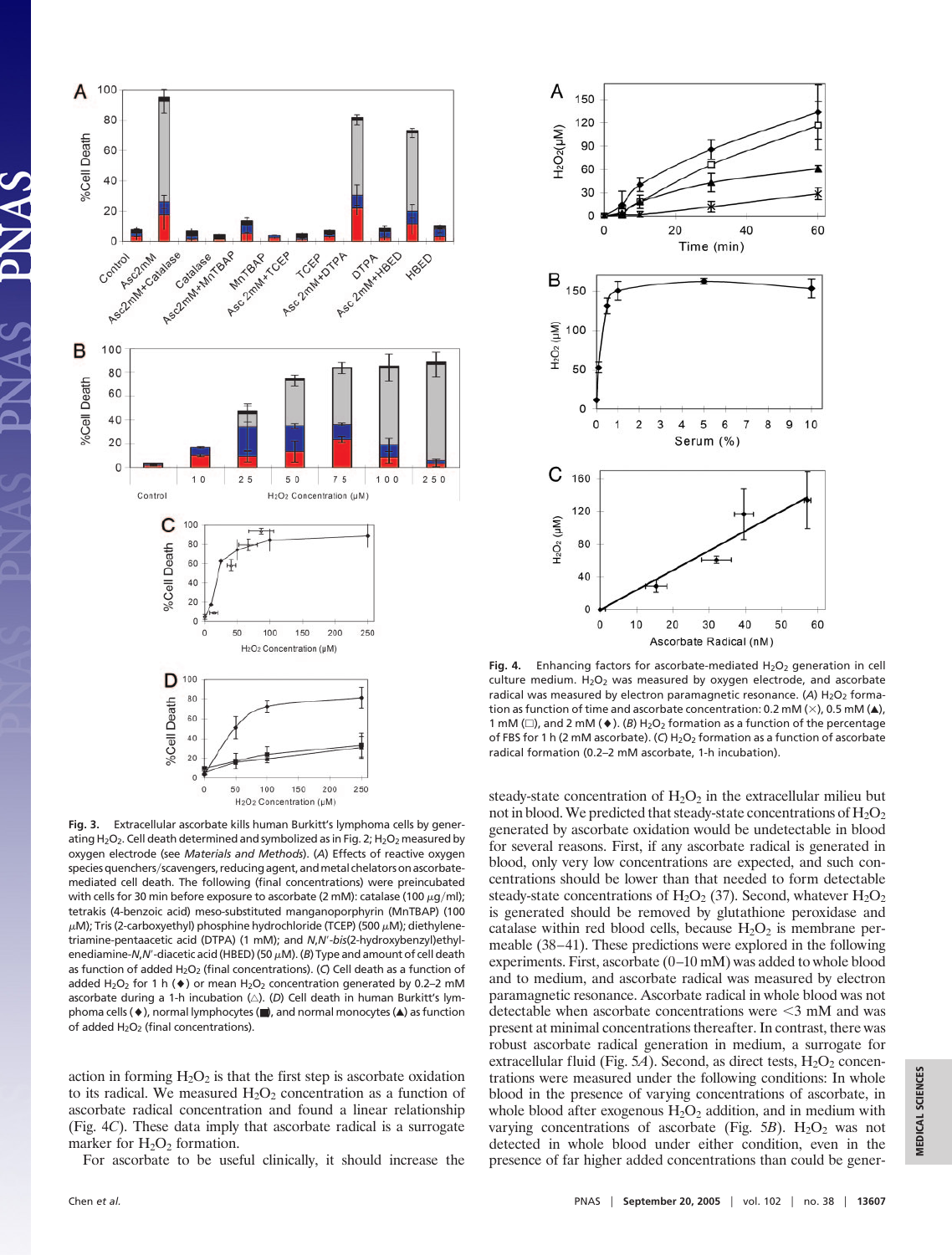

Fig. 5. Human blood inhibits  $H_2O_2$  and ascorbate radical generation from ascorbate. Ascorbate radical was measured by electron paramagnetic resonance, H<sub>2</sub>O<sub>2</sub> was measured by oxygen electrode, and cell death was measured and displayed as in Fig. 2. (*A*) Ascorbate radical formation as function of ascorbate concentrations added to blood  $(\blacklozenge)$  or medium  $(\blacktriangle)$ . (*B*) H<sub>2</sub>O<sub>2</sub> generated by ascorbate concentrations added to blood  $(\bullet)$  or medium  $(\blacktriangle)$  (1-h incubation), and  $H_2O_2$  measured in blood immediately after the addition of indicated concentrations  $(\triangle)$ . (C) Human Burkitt's lymphoma cell death in the presence or absence of red blood cells (RBC) at 25% or 50% hematocrit (HCT) (2 mM ascorbate, 1-h treatment).

ated by ascorbate oxidation. Control formation of  $H_2O_2$  as a function of ascorbate concentration in medium proceeded as expected. These data indicate that even if ascorbate radical was formed in blood and  $H_2O_2$  was generated, it would be immediately scavenged to concentrations below detection limits. Based on these data, an additional functional experiment was conducted, based on the prediction that blood would protect tumor cells from ascorbatemediated cell death. Lymphoma cells were incubated in the presence or absence of red blood cells, with and without added ascorbate. Red blood cells completely protected lymphoma cells from ascorbate-mediated cell death (Fig. 5*C*). Taken together, these data indicate that ascorbate cannot generate sustainable  $H<sub>2</sub>O<sub>2</sub>$  concentrations in whole blood. The data are consistent with the hypothesis that ascorbate in pharmacologic concentrations is a pro-drug for  $H_2O_2$  generation in the extracellular milieu but not in blood.

## **Discussion**

Our data show that ascorbic acid selectively killed cancer but not normal cells, using concentrations that could only be achieved by i.v. administration and conditions that reflect potential clinical use. The effect was due only to extracellular and not intracellular ascorbate, consistent with clinical i.v. dosing. Ascorbate-mediated cell death was due to protein-dependent extracellular  $H_2O_2$  generation, via ascorbate radical formation from ascorbate as the electron donor. Like glucose, when ascorbate is infused i.v., the resulting pharmacologic concentrations should distribute rapidly in the extracellular water space (42). We showed that such pharmacologic ascorbate concentrations in media, as a surrogate for extracellular fluid, generated ascorbate radical and  $H_2O_2$ . In contrast, the same pharmacologic ascorbate concentrations in whole blood generated little detectable ascorbate radical and no detectable  $H_2O_2$ . These findings can be accounted for by efficient and redundant  $H_2O_2$  catabolic pathways in whole blood (e.g., catalase and glutathione peroxidase) relative to those in media or extracellular fluid (38–41). The totality of the data are consistent with the interpretation that ascorbic acid administered i.v. in pharmacologic concentrations may serve as a pro-drug for  $H_2O_2$  delivery to the extracellular milieu, but without  $H_2O_2$  accumulation in blood.

Although it is possible that  $H_2O_2$  might accumulate in blood, this would occur only under specific conditions that reflect on the general safety of i.v. ascorbate. Ascorbate administered i.v. is likely to be safe in most patients, with virtually no toxicity compared to most currently available cancer chemotherapeutic agents. The occurrence of one predicted complication, oxalate kidney stones, is controversial (13). In patients with glucose-6-phosphate dehydrogenase deficiency, i.v. ascorbate is contraindicated because it causes intravascular hemolysis (13). The mechanism of this previously unexplained observation is now straightforward, based on the results here.  $H_2O_2$  generated in blood is normally removed by catalase and glutathione peroxidase within red blood cells, with internal glutathione providing reducing equivalents. The electron source for glutathione is NADPH from the pentose shunt, via glucose-6-phosphate dehydrogenase. If activity of this enzyme is diminished, the predicted outcome is impaired  $H_2O_2$  removal causing intravascular hemolysis, the observed clinical finding.

Ascorbate as a potential cancer therapeutic agent has a controversial and emotionally charged past (1, 3–6). Clinical observational studies reported possible benefit in selected patients, but doubleblind placebo-controlled studies reported no benefit, and ascorbate was discarded as a potential therapy by conventional practitioners. Only recently has it been understood that the discordant clinical findings can be explained by previously unrecognized fundamental pharmacokinetics properties of ascorbate (7). *In vitro* effects of ascorbate on death and survival of cell lines have been reported, but there are multiple experimental concerns. For example, reports compared an experimental condition to that with no ascorbate at all (43, 44), but such a condition has had unclear physiologic relevance, because ascorbate outside and inside cells is always present unless there is severe scurvy. It was unclear whether observed effects were due to extracellular or intracellular ascorbate, or both (12, 43–46). Some experiments have used widely varying incubation times and ascorbate concentrations that have had no corresponding clinical context, making interpretation difficult.  $H<sub>2</sub>O<sub>2</sub>$  generation by ascorbate oxidation in culture media was variously interpreted as artifact (47, 48), even though chelators had no effect (49), or reported to mediate damage internally due to diminished intracellular ascorbate, but using an  $H_2O_2$  assay in which ascorbate could interfere (43, 44).

The experiments presented here provide a clear clinical context for ascorbate action. Conditions were selected to reflect peak ranges of i.v. ascorbate concentrations, which clinically might last a few hours at most, depending on the infusion rate (7). Intracellular transport of ascorbate is tightly controlled in relation to extracellular concentration (8, 9, 29). Intravenous ascorbate infusion is expected to drastically change extracellular but not intracellular concentrations (8, 9). For i.v. ascorbate to be clinically useful in killing cancer cells, pharmacologic but not physiologic extracellular